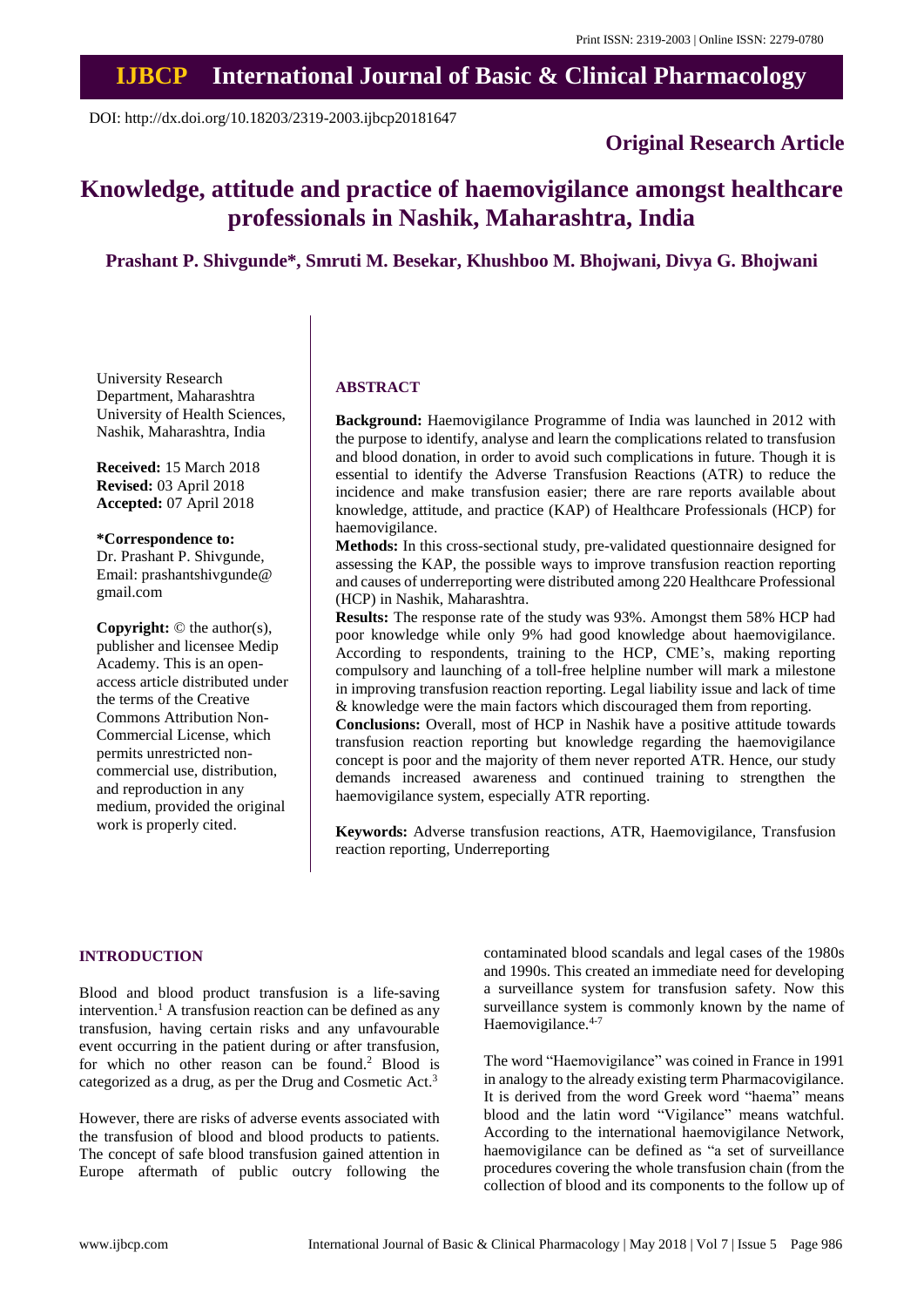recipients), intended to collect and access information on unexpected or undesirable effects resulting from the therapeutic use of labile blood products and to prevent their occurrence or recurrence.<sup>6-10</sup>

In 1991, with the setup of blood transfusion committees in France a national haemovigilance was established. Later in 1998, European haemovigilance network was organized. Currently, on global scale an international haemovigilance network is functional, which evolved from European haemovigilance Network. The organization of haemovigilance system is dependent on traceability of blood and blood products from donors to recipients and vice versa, and on the monitoring, reporting, investigation and analysis of adverse events. The information thus generated through this system is a key to introduce required amendments in blood policies and guidelines that lead to increase safety and quality of the entire transfusion process. 10,11

#### *Haemovigilance programme of India*

The Indian Pharmacopeia Commission (IPC), a ministry of Health and Family Welfare, Government of India in collaboration with National Institute of Biologicals, Noida has launched Haemovigilance Program in India on 10<sup>th</sup> December 2012 as an integral part of the Pharmacovigilance Programme of India (PvPI). It is a centralized, structured program which coordinates various activities between blood bank, transfusion services, hospitals, healthcare, regulatory agencies and national health authorities.<sup>12</sup> Haemovigilance Program of India (HvPI) was implemented across the country in 90 medical colleges in the first phase. The target of HvPI is grouped into three phases-initiation phase, expansion and consolidation phase and expansion and maintenance phase of the year 2012 to 2017 respectively.

The objectives of HvPI are to monitor transfusion reaction, create awareness amongst healthcare professionals, generate evidence based recommendation, advice CDSCO for safety related regulatory decisions, communicate findings to all key stakeholders and to create national and international linkages. There are currently 2760 blood banks in India, despite being so many blood banks, only 206 centres are enrolled under haemovigilance programme out of which only 71 centres are actively reporting and 2296 transfusion reaction have been reported till 2015.<sup>13</sup>

Haemovigilance is an integral part of the treatment of diseases. Still, it is not widely practiced in Indian hospitals. In various studies, adverse transfusion reactions have been implicated as a leading cause of risk ranging from minor to life threatening. According to a study in France, there was a large increase in the number of reporting of transfusion reactions ranging from 1957 in between 2011- 2015 to 16,050 adverse reactions in 2016. The incidence of reporting transfusion reactions in the South West Netherlands after introduction of the regional reporting system was estimated at 53%.

The incidence of adverse transfusion reactions in India varies with studies which show incidences ranging from as low as 0.27% to as high as 1.05%. Indian reports on adverse transfusion reaction monitoring have been very low. This may be because monitoring is still evolving. Unfortunately, in a country like India reporting of transfusion related adverse events are not mandatory. In addition, studies had reported underreporting by the medical staff and thus most of the minor adverse events do not come in attention; therefore, the exact incidences of various types of transfusion reactions are not known.<sup>14-18</sup>

Five years have passed since haemovigilance programme launched, though there is a continuous increase in Blood Bank participation in the program, it is an alarming need of an hour to increase the awareness regarding reporting of haemovigilance as a step towards safe blood transfusion and patient safety. Haemovigilance has developed and will continue to develop in response to the safety needs and such active influences need to be encouraged and fostered.

Without haemovigilance, it is impossible to definitively weigh the risk associated with transfusion and consequently difficult for healthcare professionals to assess the benefit/ risk ratio and counsel pre-transfusion patients accordingly. In order to improve the reporting rate, it is important to improve the knowledge, attitude and practice of the healthcare professionals with regard to the adverse transfusion reaction reporting and the haemovigilance.

This study will not directly benefit the participants, but their knowledge and practice will safeguard the wellbeing and healthcare of society. As understanding of the haemovigilance related KAP of the HCP is the highest standing determinants of HCP participation in programme implement, the above discussed study is conducted using the KAP model as a survey tool.<sup>19</sup>

#### **METHODS**

This was a cross-sectional study, which included data from the HCP in Nashik. Two Hundred and twenty sample size was calculated using formulae  $n=4pq/e^2$  where the proportion (p) was considered to be 50% and the allowable error (e) was taken 7% at 95% confidence interval. All the participants were selected using random consecutive sampling method.

The tool used for this study was pre-validated questionnaire which was validated by the same type of respondents through pilot study.

Close ended KAP questionnaire which includes 26 questions, out of these 5 questions for demographic details, 9 questions regarding knowledge, 6 for attitude towards reporting, 4 for practice, 1 for underreporting and 1 for possible ways to improve reporting of transfusion reaction were prepared. Before distributing the questionnaires, the subjects were informed about the purpose and the course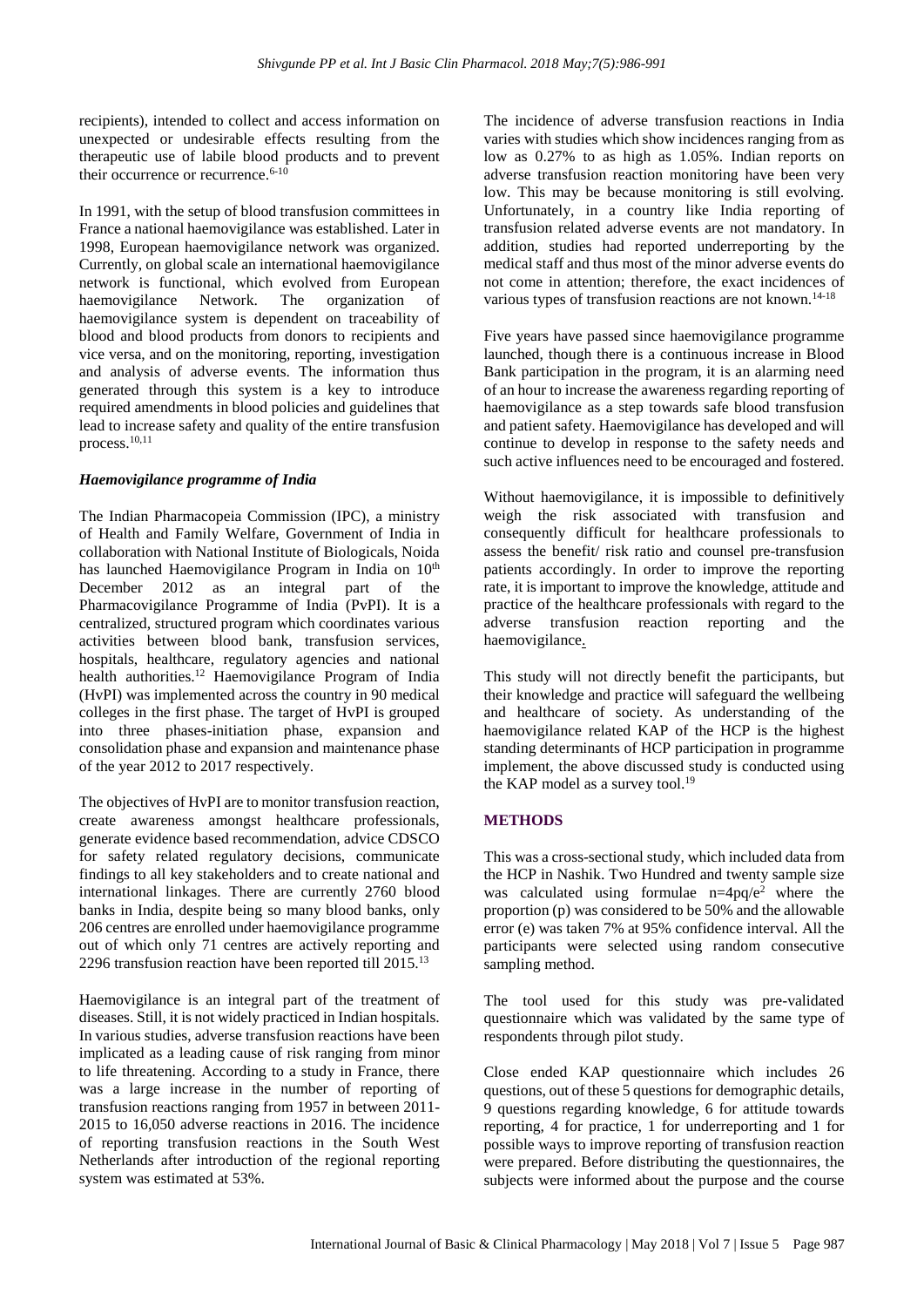of study and only after obtaining written informed consent; the subjects were recruited as per eligibility criteria.

The subjects, thus enrolled were offered the questionnaire and requested to return completely filled questionnaire within 30 minutes. The study was conducted in the period of February 2017 to August 2017.

#### *Statistical analysis*

The data from the collected questionnaires was added to the M.S Excel sheets and was calculated in percentage.

#### **RESULTS**

Our study showed 93% response rate out of the 220 eligible healthcare professionals involved in this study, only 184 returned their completely filled questionnaire. Among these respondents, 123 (66.84%) were doctors, 58 (31.52%) nurses, 3 (1.63%), pharmacists.

About two thirds of the respondents, 125 (67.93%), were females and 59 (32.06%) were males, giving male to female ratio of 1: 2. Demographic details of the participants are summarized in Figure 1.



**Figure 1: Details of the types of respondents.**

While assessing the knowledge of healthcare professionals (Figure 2), it was found that 58% of HCP were not aware about haemovigilance program and transfusion reaction reporting while only 9% had a good level of knowledge.

A total of 80 (43.48%) disagreed that reporting of each transfusion reaction is not essential. About 117 (63.59%) respondents agreed that transfusion reaction reporting benefits patients. 88 (47.83%) respondents strongly agreed that haemovigilance should be taught to HCP during their curriculum. 101 (54.89%) agreed that transfusion reaction reporting is a professional duty (Figure 3).



**Figure 2: Knowledge among participants.**

The response rate to practice based questions is depicted in Table 1. While assessing it was found that only 17 (9.24%) have attended CME on haemovigilance. It was observed that 71 (38.59%) of respondent had come across an adverse transfusion reaction while discharging their professional duties and 42 (22.83%) had documented, but not reported while only 12 (6.52%) have reported it to the haemovigilance centre.

#### **Table 1: Practice of transfusion reactions reporting.**

| <b>Practice related questions</b>                                                    | Yes<br>$\frac{0}{0}$ | $\mathbf{N}\mathbf{0}$<br>$\frac{0}{\alpha}$ |
|--------------------------------------------------------------------------------------|----------------------|----------------------------------------------|
| Have you attended any CME's<br>/workshops/seminars on<br>haemovigilance?             | 9.24                 | 90.76                                        |
| Had you ever found any transfusion<br>reaction during your professional<br>practice? | 38.59                | 61.41                                        |
| Have you documented any transfusion<br>reaction?                                     | 22.83                | 77.17                                        |
| Have you reported any transfusion<br>reaction to the haemovigilance<br>centre?       | 6.52                 | 93.4                                         |

Table 2 shows the possible ways in improving transfusion reaction reporting. About 109 (59.24%) HCP's was of the opinion that training will lead to a significant rise in reporting. Almost the same number of respondents (57.07%) felt the need of CME's/ workshops/ seminars would also increase reporting. Other ways that will be beneficial, according to respondents were mandatory reporting system and availability of reporting forms in the ward. Table 3 depicts the factors discouraging transfusion reaction reporting. 57.61% respondents gave first preference to lack of knowledge on how and where to report. Another discouraging factor like lack of time to report, legal liability issues, difficult to decide a transfusion reaction has occurred or not were also quoted by the majority of respondents.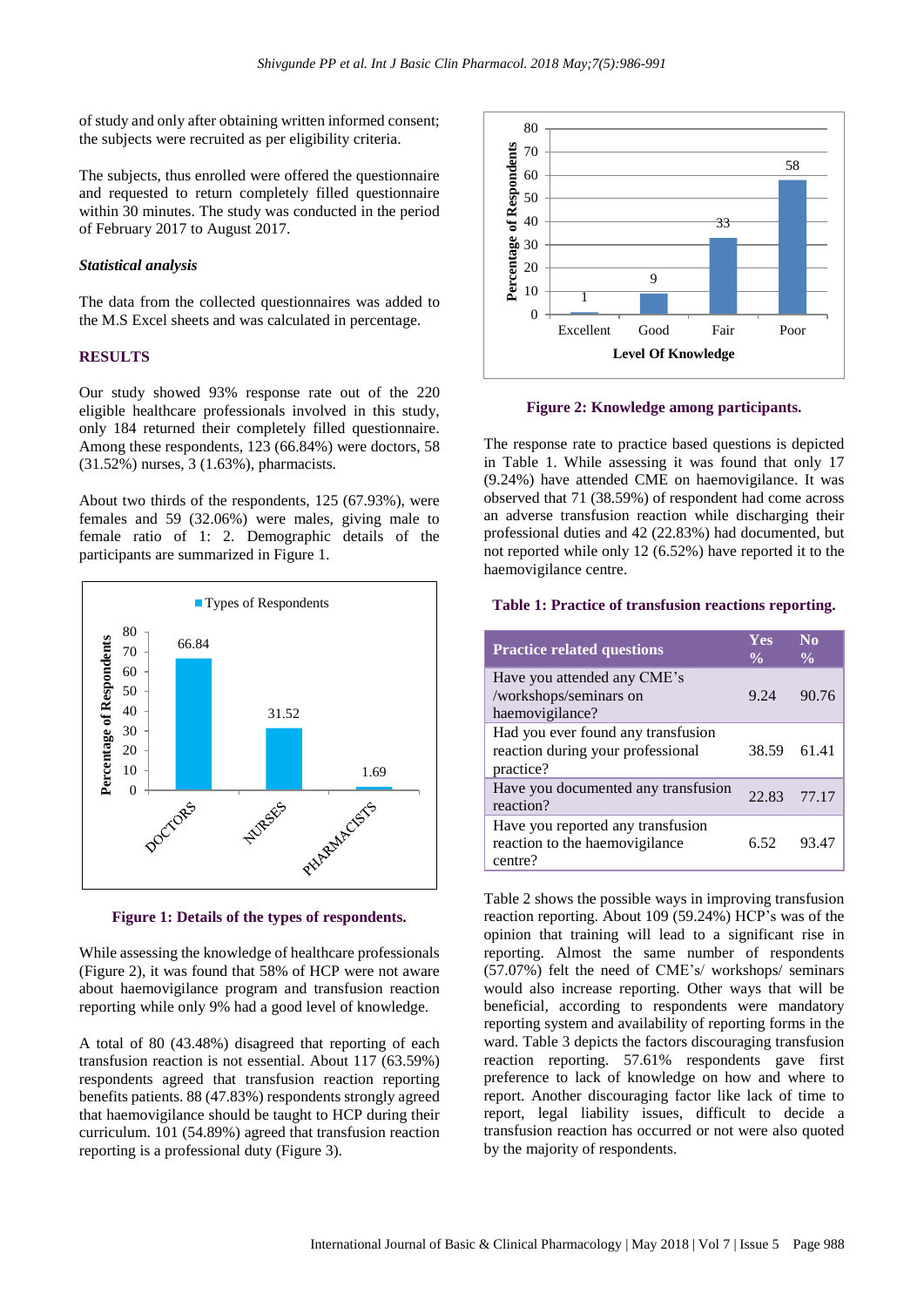### **Table 2: Possible ways in improving transfusion reaction reporting.**

| <b>Possible ways to improve reporting</b>                  | <b>Response</b><br>rate $(\% )$ |
|------------------------------------------------------------|---------------------------------|
| Healthcare professionals should be<br>trained in reporting | 59.24                           |
| CME'S/workshops/seminars                                   | 57.07                           |
| Making reporting compulsory                                | 47.28                           |
| Keep the availability of transfusion forms<br>in the ward  | 42.39                           |
| Make transfusion reporting easier                          | 41.30                           |
| Launching of a toll-free helpline no                       | 40.22                           |
| Development of mobile application                          | 26.09                           |
| Remuneration of transfusion reaction<br>reporting          | 14.13                           |
| Others                                                     | 11.41                           |

## **Table 3: Factors discouraging from reporting.**

| <b>Factors discouraging from reporting</b>                      | <b>Response</b><br>rate $(\% )$ |
|-----------------------------------------------------------------|---------------------------------|
| Lack of knowledge on how and where?                             | 57.61                           |
| Lack of time to report                                          | 35.87                           |
| Legal liability issue                                           | 29.35                           |
| Difficult to decide transfusion reaction<br>has occurred or not | 25.54                           |
| Only Blood bank can report                                      | 20.65                           |
| Fear of consequences                                            | 15.76                           |
| Concern that report may be wrong                                | 15.22                           |
| Reporting of known reaction is not require                      | 13.04                           |
| Single unreported case may not affect the<br>database           | 12.50                           |
| No remuneration for reporting                                   | 8.15                            |
| Others                                                          | 17.93                           |



**Figure 3: Attitude based statements towards reporting transfusion reactions.**

## **DISCUSSION**

The foremost thing to be noted in this type of studies is the responses of participants. Similar type of study conducted in Nagpur by Amit Date et al, reported a response rate of 75%.<sup>11</sup> Another study on knowledge on haemovigilance in South India by Narmada Sireesha et al, in 2015 found a response rate of 59%.<sup>28</sup> In this study, the response rate was found to be much higher (93%). This is a good sign and reflects the curiosity amongst the various HCP towards a fairly new concept.

To the best of our knowledge this was the  $1<sup>st</sup>$  survey conducted in Nashik that evaluated the KAP of health care professionals regarding haemovigilance. The primary objective of this study was to evaluate the KAP of healthcare professionals about haemovigilance. The second primary objective was to find out the reasons for underreporting of transfusion reactions and also to find out the possible ways of improving reporting. The finding of the study uncovered many facts about the inadequate knowledge regarding haemovigilance and also showed the factors that may cause hindrance in reporting ATR.

HCP can play an important role in adverse transfusion reaction reporting because they are close to the patient and have good knowledge of symptoms of ATR. Given their unique position in recording adverse transfusion reaction, they are well placed to monitor patient responses. This is thus a logical reason to involve and encourage them to contribute in adverse transfusion reaction reporting system.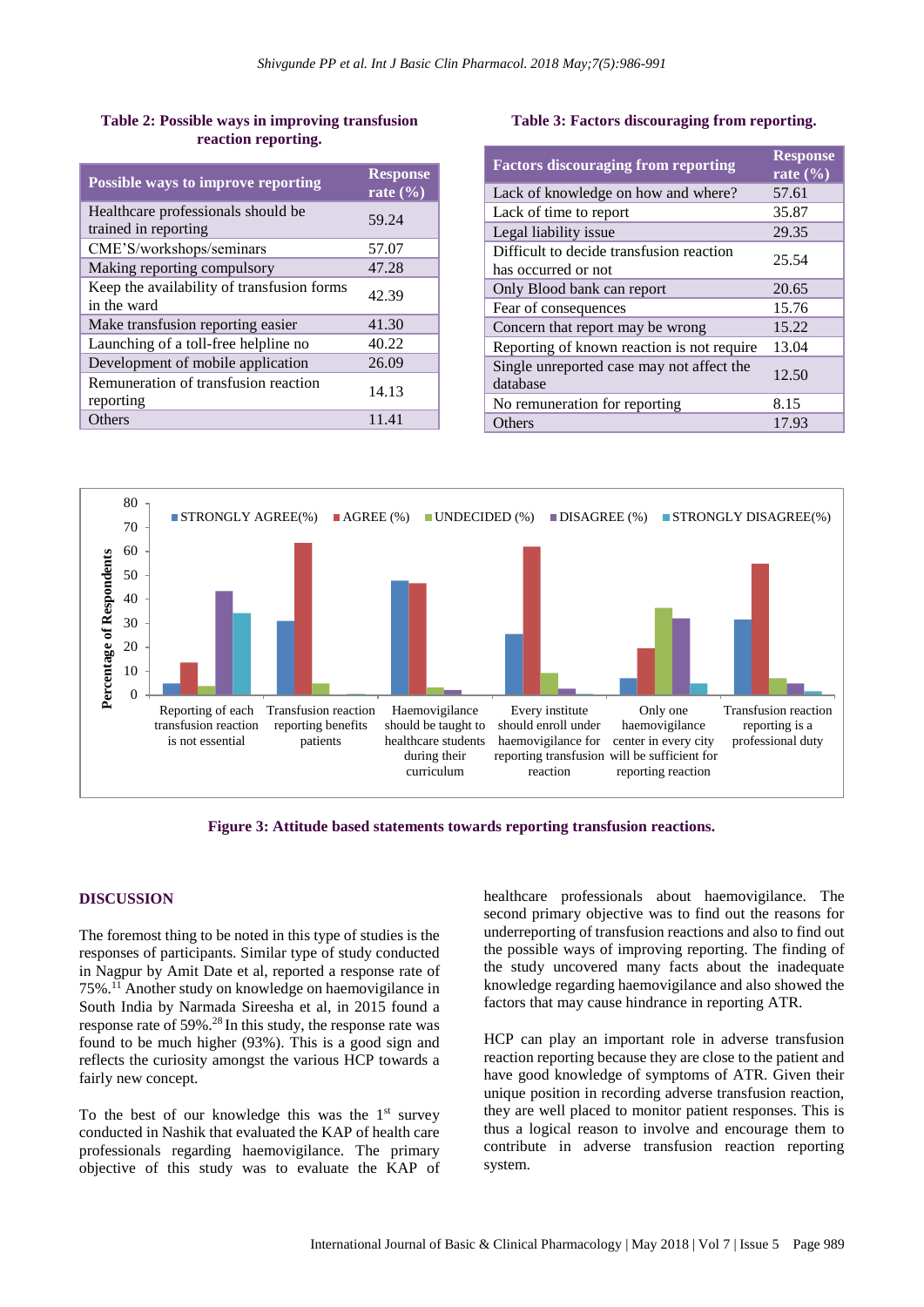The knowledge level about haemovigilance was found to be poor in this study (58%), this that indicates a lot of HCP were not aware of it. Therefore, increasing awareness about haemovigilance program and transfusion reaction reporting is suggested.

Though it is known to the doctors that the medical practitioners like doctors, can report (29.35), the awareness that a nurse and pharmacist can do so is very low (71%). This wrong belief is one of the main reasons for the underreporting of transfusion reactions. Active involvement of paramedical staff in spontaneous reporting of adverse transfusion reactions will go a long way in improving the reporting rates, since they are in closer contact with more patients for a longer duration than doctors. Results from this study showed that the majority of healthcare professionals had good knowledge regarding the concept of haemovigilance.

Healthcare professionals in the current study had very positive attitudes towards transfusion reaction reporting; many of them were of the belief that reporting of each transfusion reaction is essential and reporting them would have a positive impact on the patients. More than the half of the healthcare professionals in the present study agreed that the haemovigilance should be taught to health care students during their curriculum. So, to employ advantageously haemovigilance reporting system, effective measures should be considered by the regulatory authorities to introduce the same in the curriculum for healthcare students.

In the present study about 61.96% of healthcare professional agreed that every institute should be enrolled under haemovigilance. But, a similar study conducted by the Date A et al, produced much higher rate of 81.11% for framing the transfusion committee for their hospital.<sup>11</sup> An overwhelming response of the healthcare professionals felt that transfusion reaction reporting is necessary and it is a professional obligation; this will give a potential approach for creating awareness and indulging the concept of haemovigilance for long term improvement of ATR.

This study strongly suggests that there is a great need to create awareness and to promote the reporting of ATR amongst healthcare professionals, which will lay a solid foundation for these budding healthcare professionals to be diligently involved in quality haemovigilance in their future practice. The haemovigilance practice found to be poor in this study. Very less of respondents (9.24%) had attended any CME/workshops/seminars on haemovigilance which is much lower than the study conducted in Nagpur  $(20\%)$ .<sup>11</sup> About 38.59% respondents had identified and found ATR during the course of their practice; still those were not reported in most cases. This is in contrast to other survey in which the reporting of ATR was 22.22%

While surveying the factors having a negative effect on reporting, the major constraint was lack of knowledge on

'how' and 'where' to report the adverse transfusion reactions. In addition to not knowing where and how to report, one third (35.87%) of respondents implicated the lack of time as a major issue for underreporting. Some of the others barriers in underreporting are the misbeliefs that only blood banks can report ATR, concerns that reporting may be wrong or a single unreported case may not affect the database. Another barrier for ATR reporting that was mentioned by healthcare professionals was having difficulty in identifying whether a transfusion reaction has occurred or not. These observations suggest that raising awareness about ATR and providing on-going training could help in increasing ATR reporting. Previously published studies reported similar constraints and in addition, they reported concerns with regard to apprehension regarding sending inappropriate form which was also associated with underreporting.

While assessing the possible ways to improve transfusion reaction reporting maximum HCP (59.24%) were of the opinion that training they will lead to a significant rise in reporting. Other opted ways of improving reporting were conducting CME's/seminars (90.76%), easier reporting system (41.30%) were quoted. Our findings were almost similar to the study conducted by Date A et al, which also showed that conducting CME, training HCP, making reporting easier will significantly improve reporting.<sup>11</sup>

Thus, if the knowledge is improved, the perception towards reporting will also be altered and will ultimately lead to the increased practice of reporting towards haemovigilance. This is an avenue where there is ample scope of improvement and needs to be certainly addressed. About half of the respondents (47.28%) felt that reporting should be made compulsory which is a positive sign of healthcare professionals towards the importance of adverse transfusion reaction monitoring and the need to increase its presence as well as functional ambit. Apart from these major suggestions, the majority of the healthcare professionals (42.39%) believe that the availability of reporting forms in the ward in their practice can also improve the reporting system which was as close as 50% in an Amit Date et al study. <sup>11</sup> Launching a toll free helpline number and also development of mobile application were the least preferred methods to aid in improving transfusion reporting.

#### *Recommendations*

The authors findings provide a basis to develop and implement strategies to improve adverse transfusion reporting. Though positive attitude was seen in general, there were considerable limited practices towards ATR reporting in the HCP, Nasik. This call for the need of Interventional educational programs, collaboration between academic and health authorities is a key to achieve this goal. It is necessary to offer continuous ATR related ventures until we reach the point that the voluntary reporting of Adverse Transfusion Reactions becomes